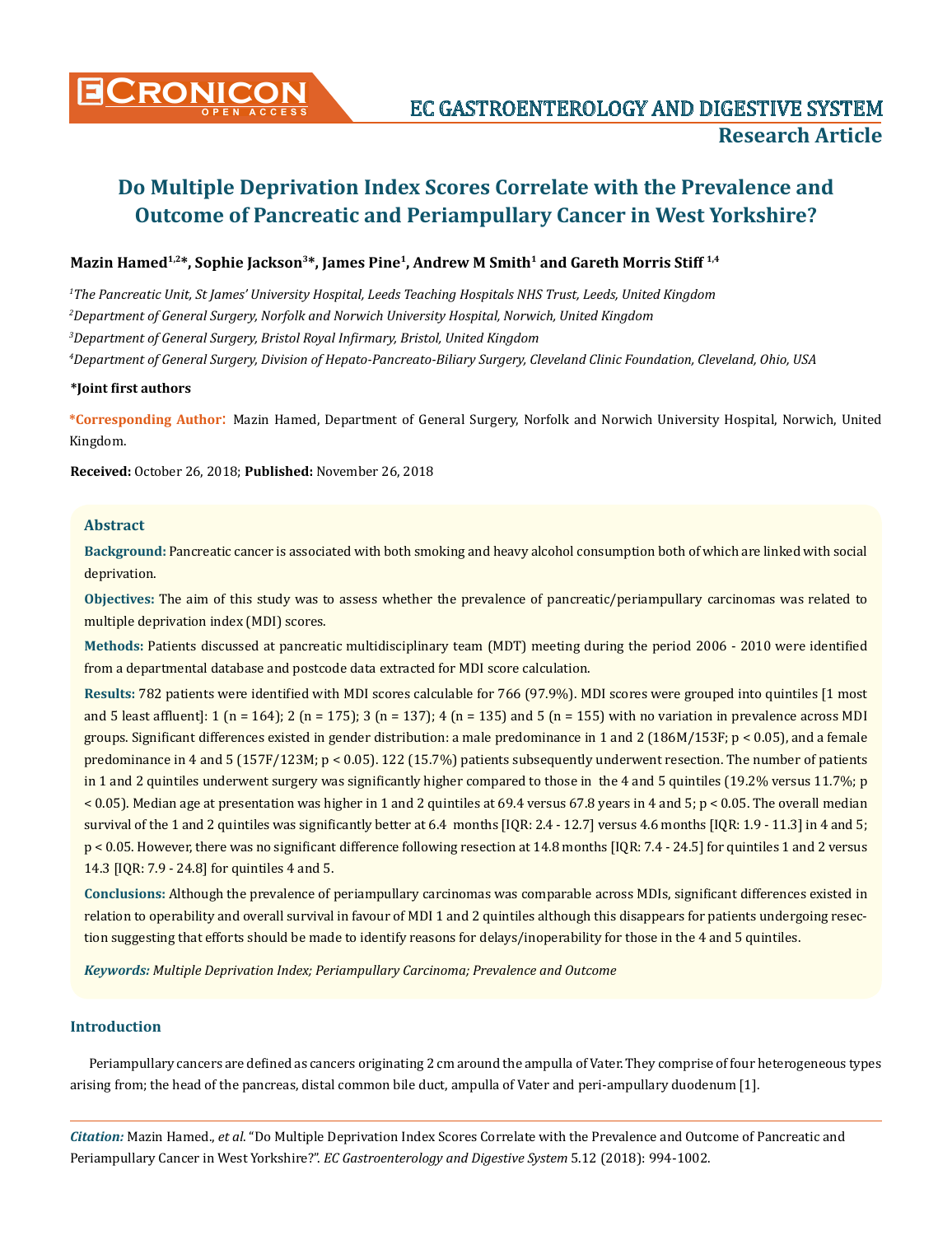995

Between 1998 and 2007, approximately 10 per 100,000 in males and 8 per 100,000 in females were diagnosed with pancreatic cancer. Biliary cancer incidence was reported at 2 per 100,000 for both males and females. Ampulla of Vater and duodenal cancers were much less common, with incidence found to be 0.6 per 100,000 for males and 0.4 per 100,000 for females for ampulla of Vater cancer and for duodenal cancer incidence was 0.4 - 0.6 per 100,000 for males and 0.3 - 0.5 per 100,000 for females respectively. The largest numbers of all periampullary cancer types were diagnosed between the ages of 75 and 79; with the more deprived areas having a higher proportion of cases [2].

Pancreatic cancer has notoriously poor outcomes, particularly when compared to other GI cancers. And survival rates are lower than for any other major cancer type [3,4]. A population-based study in the Lancet, looking at survival trends over the last 40 years (from 1971 - 2011), found one-year survival, five year and ten-year survival from pancreatic cancer to be 19.1%, 3.3% and 1.2% respectively [5]. This is in part related to the advanced stage of disease at diagnosis, contributed to by poor diagnostic markers and challenges obtaining a tissue diagnosis; as a result there are limited effective treatment options available at this time [6,7].

Management of these cancers is dependent on multiple factors including stage at diagnosis, as well as anatomical location, vascular involvement and patient co-morbidities. Chemotherapy and radiotherapy are rarely effective and so surgical resection is the only curative option for these tumours [8]. However, only 10 - 15% are amenable, due both to proximity to major vessels and the presence of metastases at diagnosis [1].

There is insurmountable evidence that modifiable risk factors including smoking and alcohol intake adversely affect health, with these behaviors being closely linked to social deprivation [9-11]. More specifically cigarette smoking has been found to increase the risk of developing pancreatic cancer by 66% when compared to non-smokers, making it arguably the most important modifiable risk factor for this disease [12]. Although smoking cessation reduces the risk of developing pancreatic cancer, the risk does not diminish to the level of a never smoker until over ten years after quitting [13]. It is thought that carcinogens in tobacco smoke and nicotine metabolites cause inflammation and fibrosis, which can result in chronic pancreatitis; and these ongoing inflammatory processes within pancreatic tissue can lead to dysplasia and ultimately malignant transformation. Smoking also directly affects cancer cells, leading to tumour progression through uncontrolled proliferation and inhibition of apoptosis [13,14].

The relationship between alcohol consumption and pancreatic cancer is less clear, with many of the current studies yielding inconsistent results [12]. However, this could be a result of the studies' limitations e.g. failing to control for confounding factors such as smoking [15] and limited sample size [13]. One meta-analysis exploring the relationship between alcohol intake and pancreatic cancer, suggested that high alcohol intake may play an important part in developing pancreatic cancer but these effects were not significant for low-moderate intake [13].

The pancreas has a role in metabolising alcohol through oxidative and non-oxidative pathways. It has been proposed that toxic metabolites, including reactive oxygen species, produced from these reactions could alter inflammatory response leading to chronic pancreatitis and fibrosis [15,16]. Approximately 2 - 4% of pancreatitis cases will develop pancreatic cancer in the future [13]. In this disease process alcohol sensitises the pancreas to immune mediated responses to inflammation. Carcinogenesis is thought to result from an interaction of immune, genetic and environmental pre-disposing factors [15,16]. Malnutrition, caused by alcohol excess, may indirectly promote pancreatic cancer development by promoting abnormal gene transcription, through depletion of important methylation cofactors required for this process. These genetic errors may cause activation of oncogenes, and switch off tumour-suppressor genes [13].

In order to guide service provision and funding for both cancer prevention and treatment programmes and to target future research; previous studies have explored the effect of socioeconomic deprivation on cancer incidence, distribution and survival [17]. This previous research includes a report carried out by National Cancer Intelligence Network (NCIN) in conjunction with the Upper Gastrointestinal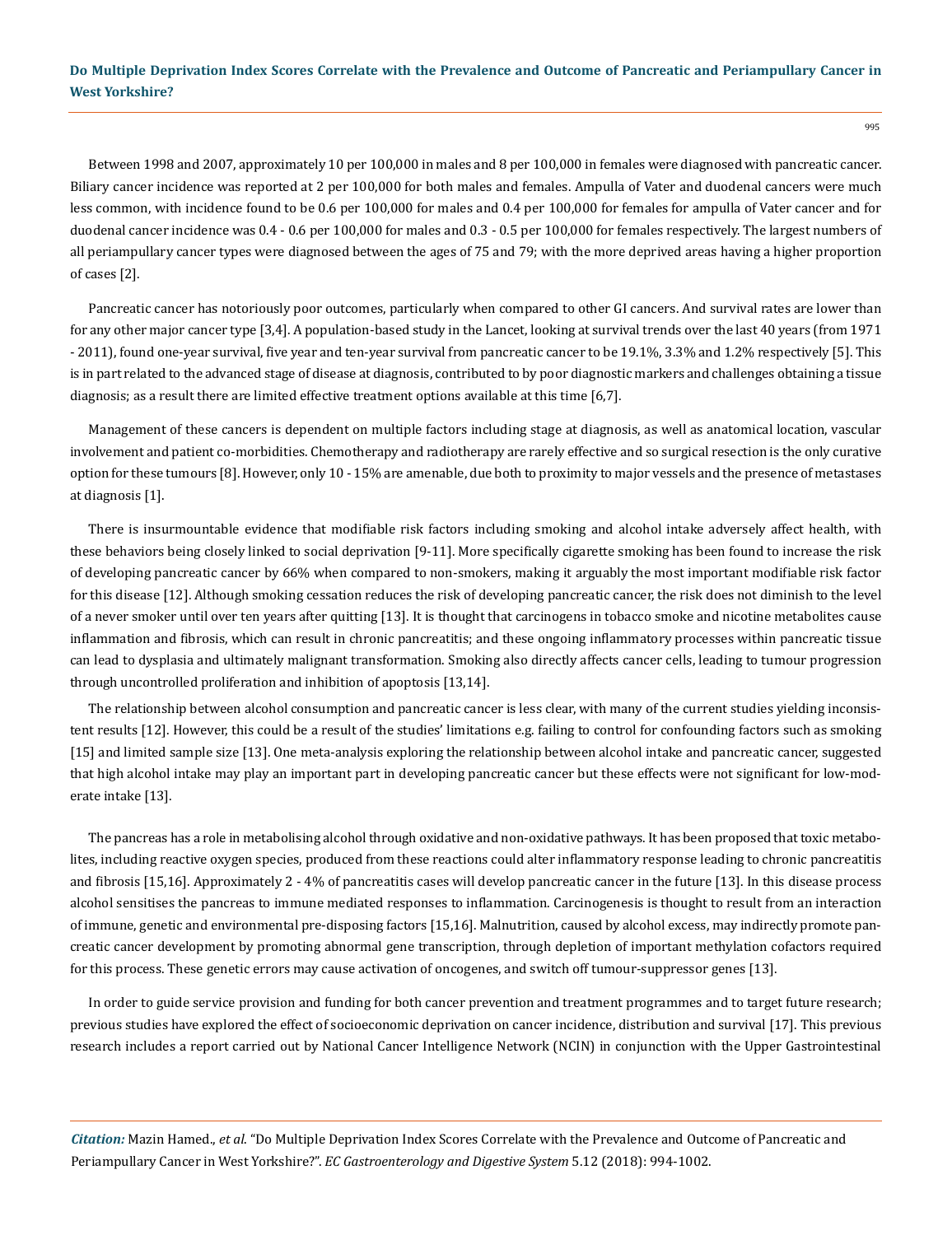Cancer Site Specific Clinical Reference Group (UGI SSCRG) investigating the difference in survival between socioeconomic deprivation groups in upper GI cancers in England. This report looked specifically at survival for range of upper GI cancers, including pancreatic cancer at one month, one month to one year, and one year or more after diagnosis. They found that in the more deprived socioeconomic groups, there were a lower proportion of males diagnosed with pancreatic and ampulla of Vater cancer, in comparison to females.

Other research looking into the correlation between incidence, survival and socioeconomic deprivation includes a study by Downing., *et al.* from 2008 [17]. They mapped the incidence and survival rates for six different cancer types, including pancreatic across Yorkshire, investigating the impact of socioeconomic background on each. They found that pancreatic cancer was fairly evenly distributed across the region, and that living in a more deprived area was associated with increased risk of pancreatic cancer although this was not statistically significant [17].

The multiple deprivation index (MDI) is an overall relative measure of social deprivation for small areas across England. The MDI is calculated by combining seven key domains of deprivation, including income, employment, education, health deprivation and disability, crime, barriers to housing and services and living environment. Each domain has been given a different weighting. Every small area in England is ranked according their MDI, from most to least deprived.

### **Aim of the Study**

The aim of this study was to assess whether the prevalence and outcome of periampullary carcinomas was related to MDI.

#### **Methods**

Patients discussed at multidisciplinary team (MDT) meeting at the Pancreatic Unit, St. James's University Hospital, Leeds, United Kingdom, during the period from January 2006 through December 2010 were identified from a prospectively maintained departmental database. Postcode data extracted for MDI score calculation, these MDI scores were obtained from the Office of National Statistics (ONS). West Yorkshire, including Bradford, Leeds and Hull is one of the most deprived areas in England according to calculated MDI scores. For the interests of this study, MDI scores have been divided into quintiles, quintile one being most affluent and quintile five being the most deprived. For analysis purposes, these quintiles have been further grouped, into quintiles 1 and 2, and quintiles 4 and 5.

### **Statistical analysis**

Continuous data was expressed as the median and interquartile range (IQR), and was assessed using the Mann Whitney test. Categorical data was expressed as frequency and proportions (%), and was assessed with the Pearson's chi-squared test. SPSS for Windows™ v18.0 (SPSS Inc, Chicago, Illinois, USA) was used for all analyses. Analyses were two sided and a *p*-value of < 0.05 was considered significant. The Kaplan-Meier method was used to assess survival outcomes.

#### **Results**

782 patients were identified with MDI scores calculable for 766 (97.9%). MDI scores were grouped into quintiles [1 most and 5 least affluent]:  $1$  (n = 164);  $2$  (n = 175);  $3$  (n = 137);  $4$  (n = 135) and 5 (n = 155) with no variation in prevalence across MDI groups (Table 1). Significant differences existed in gender distribution: a male predominance in 1 and 2 (186M/153F; p < 0.05), and a female predominance in 4 and 5 (157F/123M; p < 0.05). 122 (15.7%) patients subsequently underwent resection (Table 1). The number of patients in 1 and 2 quintiles underwent surgery was significantly higher compared to those in the 4 and 5 quintiles (19.2% *versus* 11.7%; p < 0.05; Table 1). Median age at presentation was higher in 1 and 2 quintiles at 69.4 *versus* 67.8 years in 4 and 5; p < 0.05 (Table 1). The overall median survival of the 1 and 2 quintiles was significantly better at 6.4 months [IQR: 2.4 - 12.7] *versus* 4.6 months [IQR: 1.9 - 11.3] in 4 and 5; p < 0.05 (Table 1 and Figure 1). However, there was no significant difference following resection at 14.8 months [IQR: 7.4 - 24.5] for quintiles 1 and 2 *versus* 14.3 [IQR: 7.9 - 24.8] for quintiles 4 and 5 (Table 1 and Figure 2).

*Citation:* Mazin Hamed., *et al*. "Do Multiple Deprivation Index Scores Correlate with the Prevalence and Outcome of Pancreatic and Periampullary Cancer in West Yorkshire?". *EC Gastroenterology and Digestive System* 5.12 (2018): 994-1002.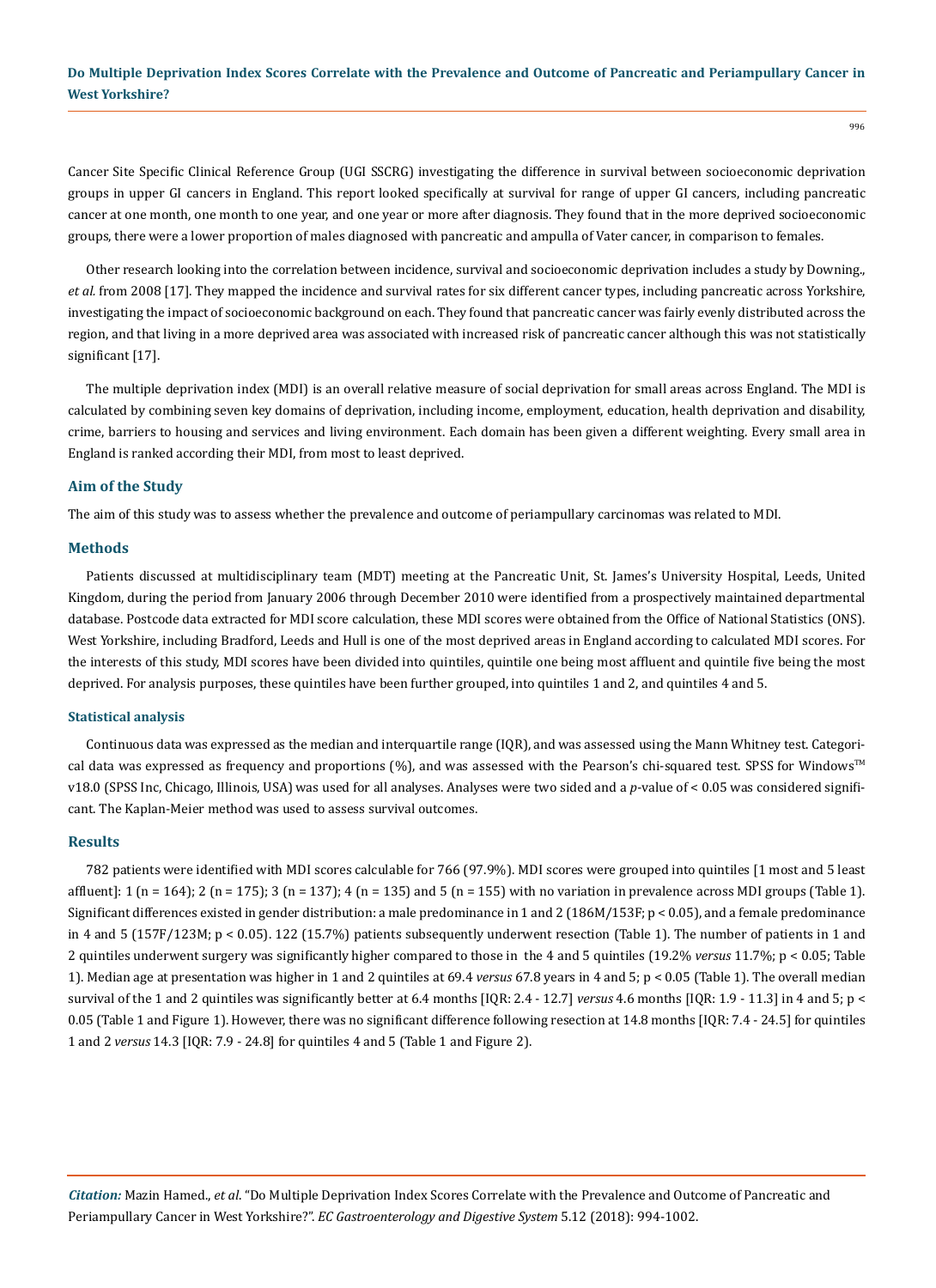| <b>Deprivation</b><br><b>Ouintile</b> | <b>Total Cases</b> |               | Gender |        | Age at<br><b>Presentations</b> | <b>Underwent</b><br><b>Surgery</b> |               | <b>Overall Survival</b><br><b>Months Median</b> | <b>Survival Following</b><br><b>Resection Median</b> |
|---------------------------------------|--------------------|---------------|--------|--------|--------------------------------|------------------------------------|---------------|-------------------------------------------------|------------------------------------------------------|
|                                       | N <sub>o</sub>     | $\frac{0}{0}$ | M      | F      | <b>Median (IQR)</b>            | N <sub>0</sub>                     | $\frac{0}{0}$ | (IQR)                                           | (IQR)                                                |
| Ouintile 1<br>(Most Affluent)         | 164                | 21            | 89     | 75     | $69.7(61.5 - 77)$              | 32                                 | 20            | $6.4(2.4-12.7)$                                 | $16.6$ (7.4 - 24.5)                                  |
| <b>Ouintile 2</b>                     | 175                | 23            | 97     | 78     | $70.6$ (62.8 - 78.4)           | 33                                 | 19            | $6.2$ (1.94 - 12.6)                             | $13.3(8.2 - 22.6)$                                   |
| Ouintile 3                            | 137                | 18            | 76     | 61     | $67.5(61 - 76.3)$              | 23                                 | 17            | $6.8$ (2.5 - 14.8)                              | 14.9 (12.7 - 28.1)                                   |
| Quintile 4                            | 135                | 18            | 52     | 83     | $68.8(61.9 - 78.5)$            | 12                                 | 8             | $3.8(1.7 - 10.1)$                               | $14.9(9.6 - 22.3)$                                   |
| <b>Ouintile 5</b><br>(Most Deprived)  | 155                | 20            | 71     | 84     | $68.1$ (59.2 - 76.9)           | 22                                 | 14            | $4.6$ (1.9 - 11.3)                              | $14.73(7.2 - 31.0)$                                  |
| Total                                 | 766                | 100           | 385    | 381    | $67.2$ (60.6 - 76.4)           | 122                                | 15.7          | $5.4(1.9 - 12.7)$                               | $14.9(8.5 - 25.5)$                                   |
| Quintiles 1 and 2                     | 339                | 44            | 186*   | 153    | $70.0 (62.3 - 78.5)^*$         | 65                                 | $19*$         | $6.4$ (2.4 - 12.7)*                             | $14.8(7.4 - 24.5)$                                   |
| Quintiles 4 and 5                     | 290                | 38            | 123    | $157*$ | $68.2$ (60.4 - 77.4)           | 38                                 | 12            | $4.6$ (1.9 - 11.3)                              | $14.3(7.9 - 24.8)$                                   |

*Table 1: Prevalence, demographics and survival of periampullary cancer patients across MDI groups. p - value < 0.05.*



*Figure 1: Overall survival.* 

*(a) 5 MDI groups: There were no significant differences among the 5 MDI groups in term of overall survival (p = 0.23). (b) MD1 1 and 2 groups vs. MDI 4 and 5 groups: The overall survival of the 1 and 2 quintiles was significantly higher compared to 4 and 5 quintiles (p = 0.03).*

*Citation:* Mazin Hamed., *et al*. "Do Multiple Deprivation Index Scores Correlate with the Prevalence and Outcome of Pancreatic and Periampullary Cancer in West Yorkshire?". *EC Gastroenterology and Digestive System* 5.12 (2018): 994-1002.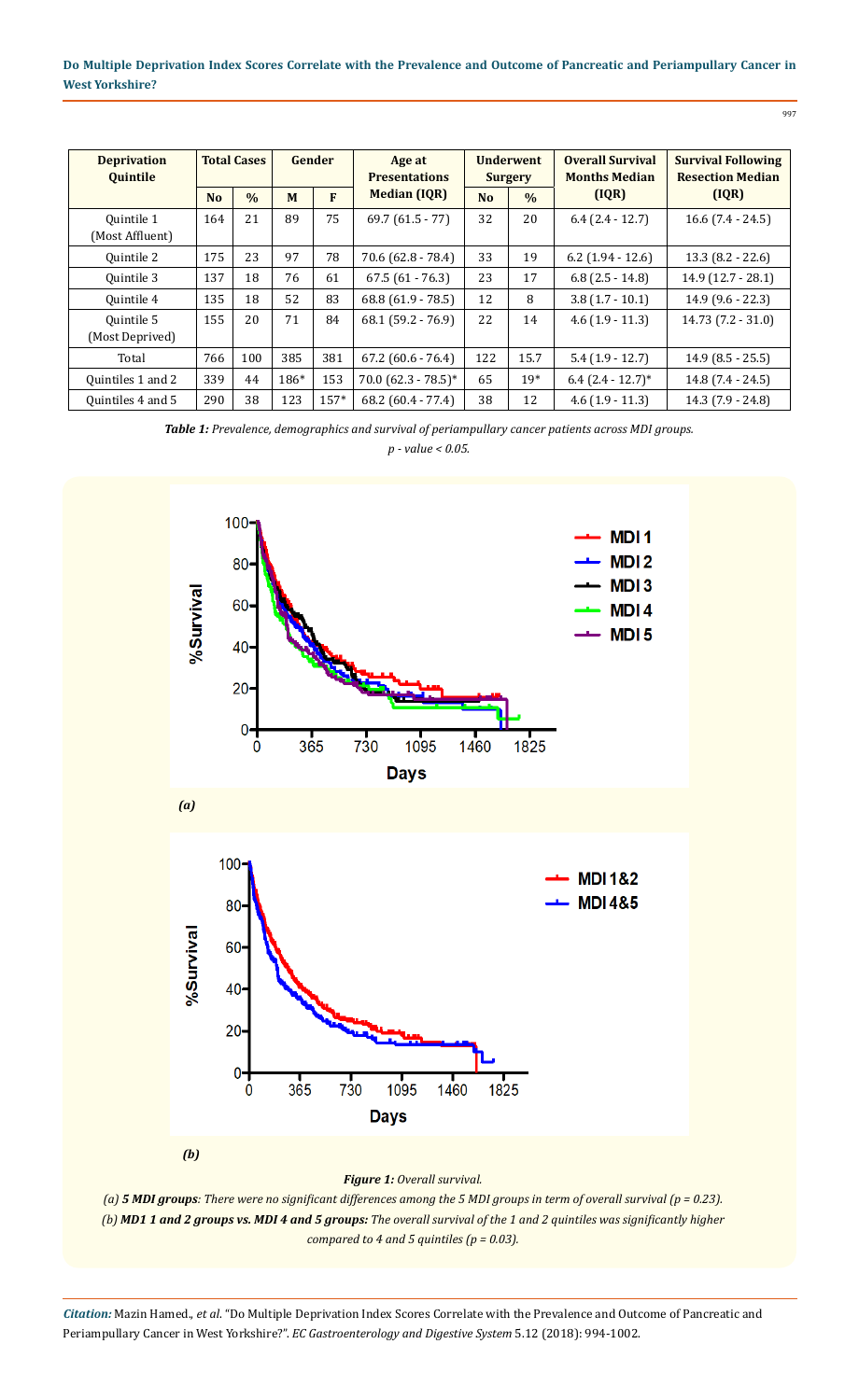998



*Figure 2: Survival following surgical resection of periampullary cancer.*

 *(a) 5 MDI groups: There were no significant differences among the 5 MDI groups in term of survival following surgical resection of periampullary cancer (p = 0.69).* 

 *(b) MD1 1 and 2 groups vs. MDI 4 and 5 groups: There was no significant difference between 1 and 2 quintiles compared to 4 and 5 quintiles in term of survival following surgical resection of periampullary cancer (p = 0.46).*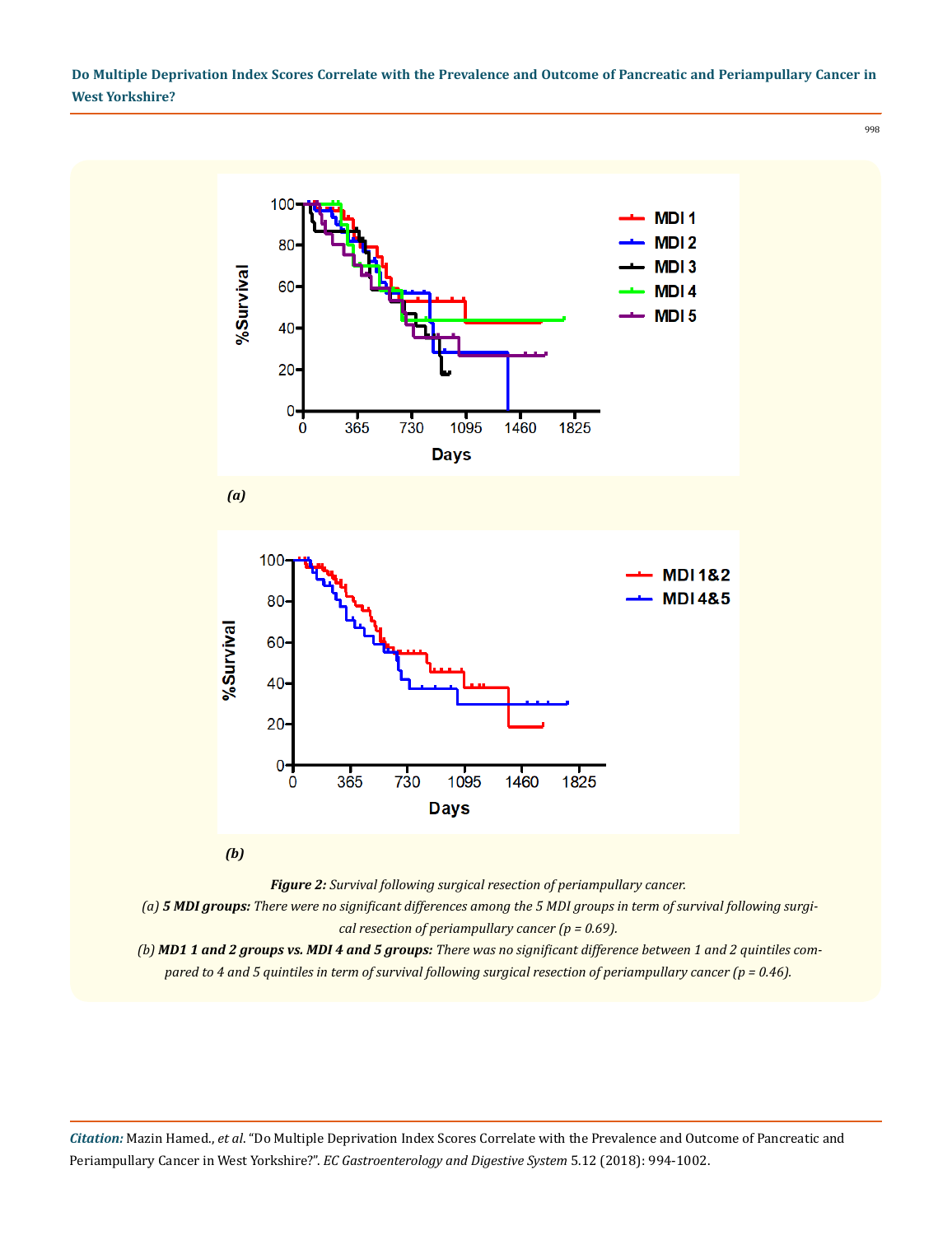### **Discussion**

Several previous studies have investigated the association of socioeconomic deprivation index and different types of the most common cancers (breast, lung and colon) as well upper GI cancers, which are less prevalent. These studies showed that the incidence and outcome of cancer were affected by MDI [2,18-20].

For lung cancer, incidence was found to be higher in more deprived areas than in affluent areas and it has been suggested that this difference, in part, can be linked with tobacco smoking [21,22]. And similarly, to other cancers, lung cancer survival was higher in affluent areas than in deprived areas [23,24].

In breast cancer, there is mounting evidence that women from deprived areas have a significantly poorer outcome and reasons for this are multi-factorial [25,26]. They often present with more advanced disease suggesting that there might be an element of delay in presentation, poorer general health and life style [27,28]. These factors may contribute to more co-morbidities, less resistance to malignancy, being unfit for surgery or having poor post-operative recovery.

More specifically, there were similar findings for upper GI cancers, including periampullary, to those of lung and breast cancers. For both pancreatic and biliary cancers one-year survival was lower in the more deprived than the least deprived areas, for both males and females. But interestingly this difference diminished over a longer time period, with five-year pancreatic cancer survival rates being comparable across all socioeconomic deprivation groups for both males and females. In contrast, for biliary cancer there were differences between males and females. For five-year survival, survival rates for males were higher in the least deprived versus most deprived areas, but this was not the case for females where there was no significant association between survival and socioeconomic deprivation [20].

In our study, the results indicate that the prevalence of periampullary carcinomas is not related to the degree of affluence/deprivation in the population of West Yorkshire. However, variation did exist in age and gender in relation to the MDI quintiles. Median age at diagnosis in the quintiles 1 and 2 was higher than in quintiles 4 and 5 (69.4 years versus 67.8 years respectively). And interestingly, there were a higher proportion of males diagnosed with periampullary cancer than females in quintiles 1 and 2; the converse being true for quintiles 4 and 5, where females made up the majority.

The outcome of periampullary cancer was found to be influenced by MDI, with patients from the most deprived regions (quintiles 4 and 5) less commonly undergoing surgery, and exhibiting a poorer overall median survival following diagnosis, 6.4 months for quintiles 1 and 2 was versus 4.6 months for quintiles 4 and 5. The data on survival post-resection would appear to suggest that outcomes in the upper and lower quintiles are comparable after surgery, with no significant difference demonstrated (14.8 months versus 14.3 months for quintiles 1 and 2 and quintiles 4 and 5 respectively).

There are a number of limitations with regards to our study. One of the main ones was the inability to determine reasons for poorer overall survival post diagnosis for patients living in more deprived areas; we were unable to ascertain whether the reduced rates of operability and overall survival were due to a delayed presentation and hence more advanced disease or due to co-morbidities preventing resection as both details of presentation (including cancer staging) and co-morbidities were not assessed.

Secondly, as smoking and high alcohol intake have been shown to be associated with periampullary cancers, it would have been informative to analyse smoking statuses and alcohol consumption for all the patients involved in this study. This would enable us to establish if there were any correlations between age at diagnosis, operability and overall survival with smoking history and alcohol intake. And, in addition, to determine whether there were higher rates of smoking and alcohol excess within the more deprived areas.

Finally, the data and findings from this study may not be comparable to other regions within the England/UK. West Yorkshire (including inner city areas of Leeds and Bradford) has particularly high concentrations of MDI 5 populations, and therefore other regions may not

*Citation:* Mazin Hamed., *et al*. "Do Multiple Deprivation Index Scores Correlate with the Prevalence and Outcome of Pancreatic and Periampullary Cancer in West Yorkshire?". *EC Gastroenterology and Digestive System* 5.12 (2018): 994-1002.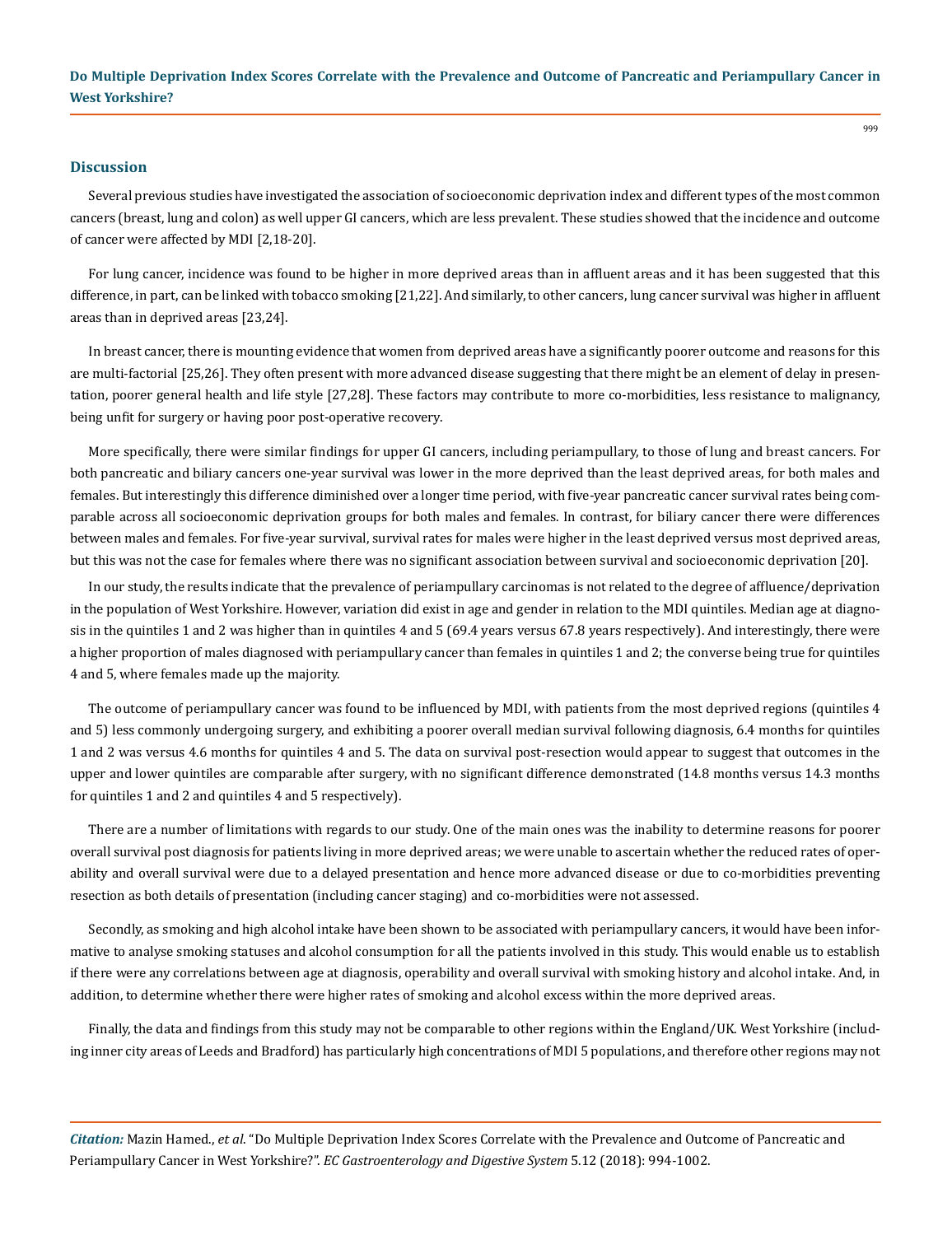have such a large proportion of residents living in deprived areas. It may be that these overall survival figures are especially pessimistic due to the nature of the West Yorkshire's population demographics.

One of the strengths of this study is that we have looked at a specific intervention, i.e. surgery, which few other similar studies have. By analyzing the percentage of patients undergoing surgery in each quintile, we can explore reasons for these differences (65% of patients in quintiles 1 and 2 underwent surgery compared to just 38% in quintiles 4 and 5). We have also been able to compare overall median survival (in months) with median survival following surgical resection, which is particularly important as this only curative option for periampullary cancers. From analysis, we have found that the better outcomes for patients in least deprived areas, do not exist following surgical resection, in other words there is no significant difference in survival post-surgical resection for those in the least versus the most deprived areas.

Further research needs to focus on exploring reasons why those from more deprived areas have delays to diagnosis and particularly if these delays directly impact on the chances of operability and therefore curative management. One of the issues resulting in delayed presentation is a lack of awareness of the signs and symptoms of pancreatic cancer, crucially in the more deprived socioeconomic groups. In order to minimise this, we need to invest in public health campaigns promoting recognition of the common signs and symptoms of this malignancy. And additionally, by ascertaining other reasons for delayed presentation in lower socioeconomic deprivation groups (MDI quintiles 4 - 5), we can look to eliminate further barriers preventing individuals seeking medical attention at an earlier stage and thereby potentially improve overall survival.

### **Conclusions**

Although the prevalence of periampullary carcinomas was comparable across MDIs, significant differences existed in relation to operability and overall survival in favour of MDI 1 and 2 quintiles although this disappears for patients undergoing resection suggesting that efforts should be made to identify reasons for delays/inoperability for those in the 4 and 5 quintiles.

### **Bibliography**

- 1. Verma A., *et al*[. "Diagnosis, Preoperative Evaluation, and Assessment of Resectability of Pancreatic and Periampullary Cancer".](https://www.ncbi.nlm.nih.gov/pubmed/26722198) *The [Indian Journal of Surgery](https://www.ncbi.nlm.nih.gov/pubmed/26722198)* 77.5 (2015): 362-370.
- 2. Coupland VH., *et al*[. "Incidence and survival for hepatic, pancreatic and biliary cancers in England between 1998 and 2007".](https://www.ncbi.nlm.nih.gov/pubmed/22534487) *Cancer Epidemiology* [36.4 \(2012\): e207-e214.](https://www.ncbi.nlm.nih.gov/pubmed/22534487)
- 3. [Ilic M and Ilic I. "Epidemiology of pancreatic cancer".](https://www.ncbi.nlm.nih.gov/pmc/articles/PMC5124974/) *World Journal of Gastroenterology* 22.44 (2016): 9694-9705.
- 4. Ferlay J., *et al*[. "Cancer incidence and mortality worldwide: sources, methods and major patterns in GLOBOCAN 2012".](https://www.ncbi.nlm.nih.gov/pubmed/25220842) *International Journal of Cancer* [136.5 \(2015\): E359-E386.](https://www.ncbi.nlm.nih.gov/pubmed/25220842)
- 5. Quaresma M., *et al*[. "40-year trends in an index of survival for all cancers combined and survival adjusted for age and sex for each](https://www.ncbi.nlm.nih.gov/pubmed/25479696)  [cancer in England and Wales, 1971-2011: a population-based study".](https://www.ncbi.nlm.nih.gov/pubmed/25479696) *The Lancet* 385.9974 (2015): 1206-1218.
- 6. Lyratzopoulos G., *et al*[. "Measures of promptness of cancer diagnosis in primary care: secondary analysis of national audit data on](https://www.ncbi.nlm.nih.gov/pubmed/23392082)  [patients with 18 common and rarer cancers".](https://www.ncbi.nlm.nih.gov/pubmed/23392082) *British Journal of Cancer* 108.3 (2013): 686-690.
- 7. [National Cancer Intelligence Network. Routes to diagnosis \(2018\).](http://www.ncin.org.uk/publications/routes_to_diagnosis)
- 8. [Thapa P. "Epidemiology of Pancreatic and Periampullary Cancer".](https://www.ncbi.nlm.nih.gov/pmc/articles/PMC4689716/) *The Indian Journal of Surgery* 77.5 (2015): 358-361.

*Citation:* Mazin Hamed., *et al*. "Do Multiple Deprivation Index Scores Correlate with the Prevalence and Outcome of Pancreatic and Periampullary Cancer in West Yorkshire?". *EC Gastroenterology and Digestive System* 5.12 (2018): 994-1002.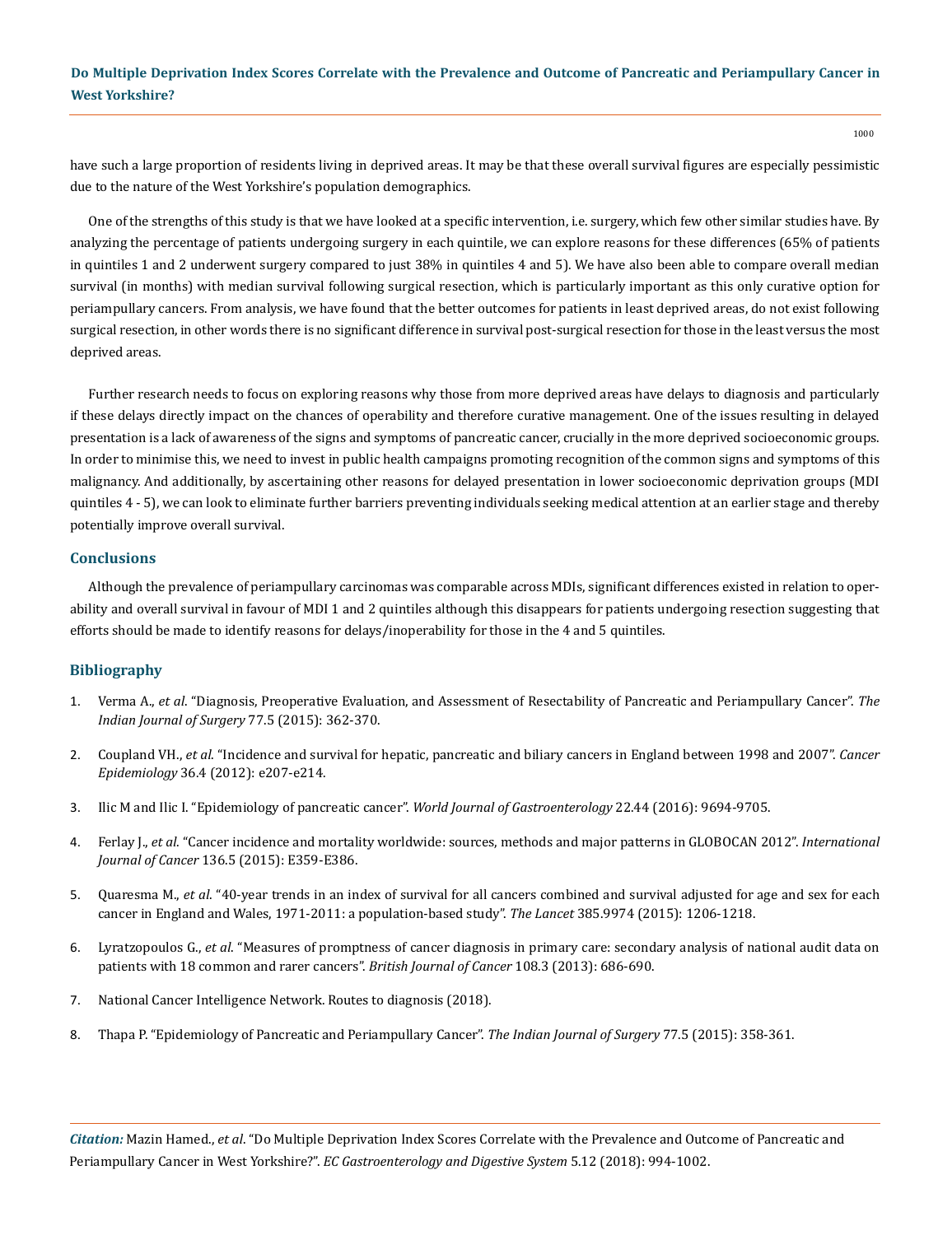- 9. Lakshman R., *et al*[. "Association between area-level socioeconomic deprivation and a cluster of behavioural risk factors: cross-sec](https://www.ncbi.nlm.nih.gov/pubmed/20884643)tional, population-based study". *[Journal of Public Health \(Oxford, England\)](https://www.ncbi.nlm.nih.gov/pubmed/20884643)* 33.2 (2011): 234-245.
- 10. Lewer D., *et al*[. "Unravelling the alcohol harm paradox: a population-based study of social gradients across very heavy drinking](https://bmcpublichealth.biomedcentral.com/articles/10.1186/s12889-016-3265-9)  thresholds". *[BMC Public Health](https://bmcpublichealth.biomedcentral.com/articles/10.1186/s12889-016-3265-9)* 16.1 (2016): 599.
- 11. [Robinson S and Harris H. "Smoking and drinking Among Adults, 2009 Report". Office for National Statistics, UK \(2011\).](http://doc.ukdataservice.ac.uk/doc/6716/mrdoc/pdf/2009_report.pdf)
- 12. Korc M., *et al*[. "Tobacco and alcohol as risk factors for pancreatic cancer".](https://www.ncbi.nlm.nih.gov/pubmed/29195672) *Best Practice and Research Clinical Gastroenterology* 31.5 [\(2017\): 529-536.](https://www.ncbi.nlm.nih.gov/pubmed/29195672)
- 13. [Duell EJ. "Epidemiology and potential mechanisms of tobacco smoking and heavy alcohol consumption in pancreatic cancer".](https://www.ncbi.nlm.nih.gov/pubmed/22162230) *Molecular Carcinogenesis* [51.1 \(2012\): 40-52.](https://www.ncbi.nlm.nih.gov/pubmed/22162230)
- 14. Pandol SJ., *et al*[. "The Burning Question: Why is Smoking a Risk Factor for Pancreatic Cancer?"](https://www.ncbi.nlm.nih.gov/pubmed/22898636) *Pancreatology* 12.4 (2012): 344-349.
- 15. Jiao L., *et al*[. "A combined healthy lifestyle score and risk of pancreatic cancer in a large cohort study".](https://www.ncbi.nlm.nih.gov/pmc/articles/PMC3498842/) *Archives of Internal Medicine*  [169.8 \(2009\): 764-770.](https://www.ncbi.nlm.nih.gov/pmc/articles/PMC3498842/)
- 16. Wang Y-T., *et al*[. "Association between alcohol intake and the risk of pancreatic cancer: a dose–response meta-analysis of cohort stud](https://www.ncbi.nlm.nih.gov/pmc/articles/PMC4788838/)ies". *BMC Cancer* [16 \(2016\): 212.](https://www.ncbi.nlm.nih.gov/pmc/articles/PMC4788838/)
- 17. Downing A., *et al*[. "Joint disease mapping using six cancers in the Yorkshire region of England".](https://www.ncbi.nlm.nih.gov/pubmed/18662387) *International Journal of Health Geographics* [7.1 \(2008\): 41.](https://www.ncbi.nlm.nih.gov/pubmed/18662387)
- 18. Coupland VH., *et al*[. "Incidence and survival of oesophageal and gastric cancer in England between 1998 and 2007, a population](https://www.ncbi.nlm.nih.gov/pubmed/22239958)based study". *BMC Cancer* [12 \(2012\): 11.](https://www.ncbi.nlm.nih.gov/pubmed/22239958)
- 19. Moller H., *et al*[. "Colorectal cancer survival in socioeconomic groups in England: variation is mainly in the short term after diagnosis".](https://www.ncbi.nlm.nih.gov/pubmed/21676610)  *[European Journal of Cancer \(Oxford, England: 1990\)](https://www.ncbi.nlm.nih.gov/pubmed/21676610)* 48.1 (2012): 46-53.
- 20. [National Cancer Intelligence Network. Relative survival in Upper Gastrointestinal \(UGI\) cancer patients in England by socioeconomic](http://www.ncin.org.uk/view?rid=3023)  [deprivation \(2018\).](http://www.ncin.org.uk/view?rid=3023)
- 21. Freedman ND., *et al*[. "Cigarette smoking and subsequent risk of lung cancer in men and women: analysis of a prospective cohort](https://www.ncbi.nlm.nih.gov/pubmed/18556244)  study". *[The Lancet Oncology](https://www.ncbi.nlm.nih.gov/pubmed/18556244)* 9.7 (2008): 649-656.
- 22. Islami F., *et al*[. "Global trends of lung cancer mortality and smoking prevalence".](https://www.ncbi.nlm.nih.gov/pmc/articles/PMC4549470/) *Translational Lung Cancer Research* 4.4 (2015): 327- [338.](https://www.ncbi.nlm.nih.gov/pmc/articles/PMC4549470/)
- 23. Riaz SP., *et al*[. "Lung cancer incidence and survival in England: an analysis by socioeconomic deprivation and urbanization".](https://www.ncbi.nlm.nih.gov/pubmed/21892107) *Journal of Thoracic Oncology* [6.12 \(2011\): 2005-2010.](https://www.ncbi.nlm.nih.gov/pubmed/21892107)
- 24. Chouaid C., *et al*[. "Survival inequalities in patients with lung cancer in France: A nationwide cohort study \(the TERRITOIRE Study\)".](https://www.ncbi.nlm.nih.gov/pubmed/28841679)  *PloS one* [12.8 \(2017\): e0182798.](https://www.ncbi.nlm.nih.gov/pubmed/28841679)
- 25. Morris M., *et al*[. "Ethnicity, deprivation and screening: survival from breast cancer among screening-eligible women in the West Mid](https://www.ncbi.nlm.nih.gov/pubmed/26079301)[lands diagnosed from 1989 to 2011".](https://www.ncbi.nlm.nih.gov/pubmed/26079301) *British Journal of Cancer* 113.3 (2015): 548-555.
- 26. [NHS breast screening \(BSP\) programme.](https://www.gov.uk/topic/population-screening-programmes/breast)

*Citation:* Mazin Hamed., *et al*. "Do Multiple Deprivation Index Scores Correlate with the Prevalence and Outcome of Pancreatic and Periampullary Cancer in West Yorkshire?". *EC Gastroenterology and Digestive System* 5.12 (2018): 994-1002.